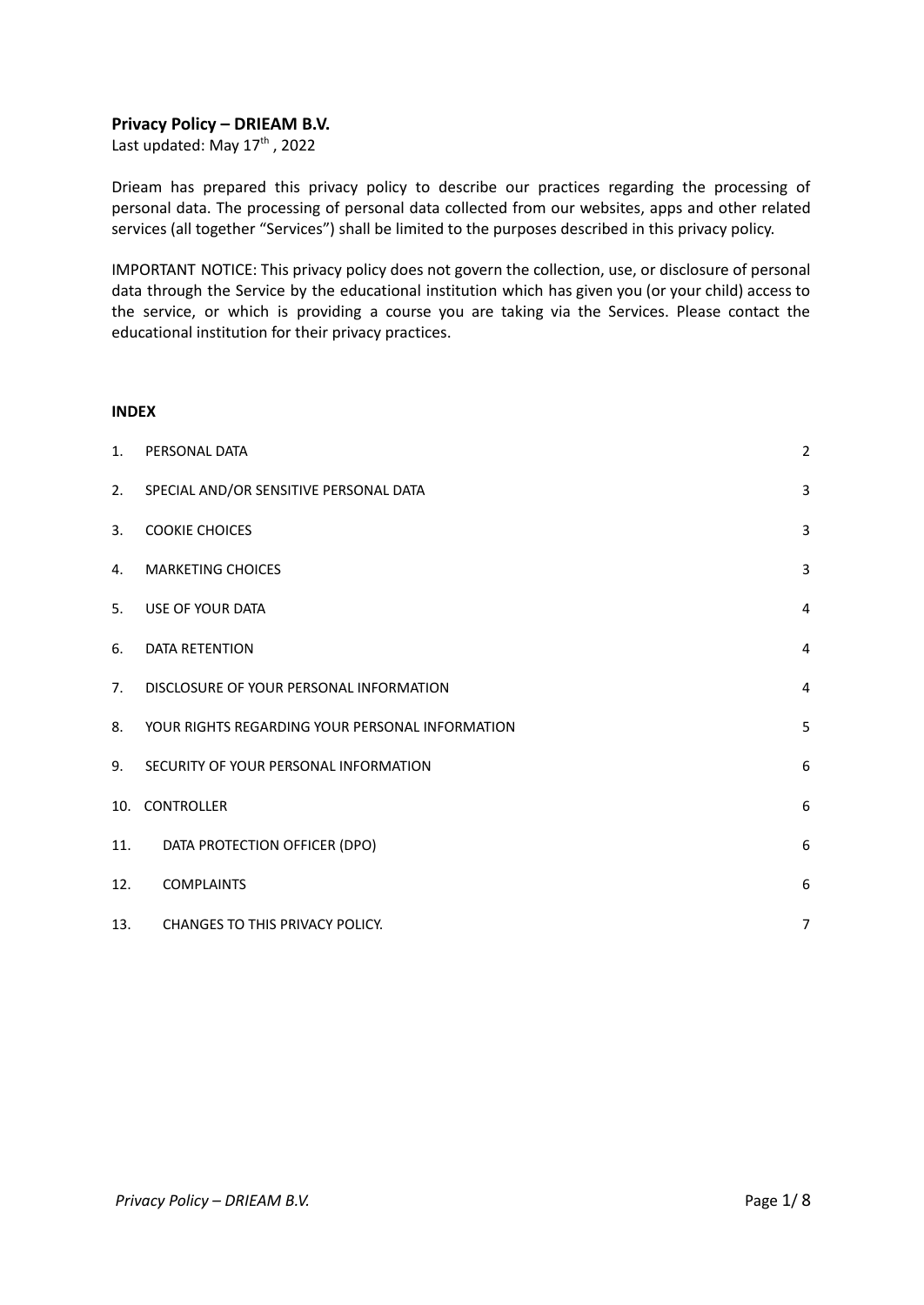## <span id="page-1-0"></span>**1. PERSONAL DATA**

## DATA YOU PROVIDE TO US

We collect information from you, such as first and last name, email and mailing addresses and professional title and in "Eduframe" we collect your password as well when you create an account to log in to our network.

If you order Services on our website or apps, you provide us or our third party payment processor with information necessary to complete the transaction, which may include your name, credit card information (only in the application 'Eduframe'), billing information, and shipping information. We also may retain information on your behalf, such as files and messages that you store using your account. If you provide us feedback or contact us via email, we will collect your name and email address, as well as any other content included in the email. When you participate in one of our surveys, we may collect additional profile information. We also collect other types of personal data and demographic information that you provide to us voluntarily.

If you contact us via our contact form or if you are interested in our service, for instance you use our downloads on our website, we register your data. That data could include personal data, such as your name, email address, your company name, your position within the company, your sex. Furthermore, we may use personal information for commercial purposes for instance to market our products and services or related products and services, and to tailor our marketing and sales activities to your or your company's interests.

## DATA COLLECTED VIA TECHNOLOGY

To make our Services more useful to you, our servers (which may be hosted by a third party service provider) collect information from you, including browser type, operating system, Internet Protocol (IP) address (a number that is automatically assigned to your computer when you use the Internet, which may vary from session to session), domain name, unique device identifiers, information about how you use our Services and/or a date/time stamp for your visit, location (country), type of device. We also use cookies and web beacons (as described below) and navigational data like Uniform Resource Locators (URL) to gather information regarding the date and time of your visit and the solutions and information for which you searched and which you viewed. Like most Internet services, we automatically gather this data and store it in log files each time you use our Services.

**"**COOKIES**"** are small pieces of information that a website sends to your computer's hard drive while you are viewing a website. We may use both session cookies (which expire once you close your web browser) and persistent cookies (which stay on your computer until you delete them) to provide you with a more personal and interactive experience on our websites.

**"**WEB BEACONS**"** are digital images we use to log information on our websites and in our emails. We use web beacons to manage cookies, count visits, and to learn what marketing works and what does not. We also use web beacons to tell if you open or act on our emails.

**"**FLASH COOKIES**"** are used to store your preferences such as volume control or to display content based upon what you view on our websites to personalize your visit. Third party partners who provide certain features on our websites, such as videos, may place Flash cookies on your device. They may use Flash cookies to track your web browsing activity and to display personalized advertising. Flash cookies are different from other cookies because of the amount of, type of, and way in which data is stored. Cookie management tools provided by your browser usually will not remove Flash cookies. To learn more about Flash cookies, who has placed Flash cookies on your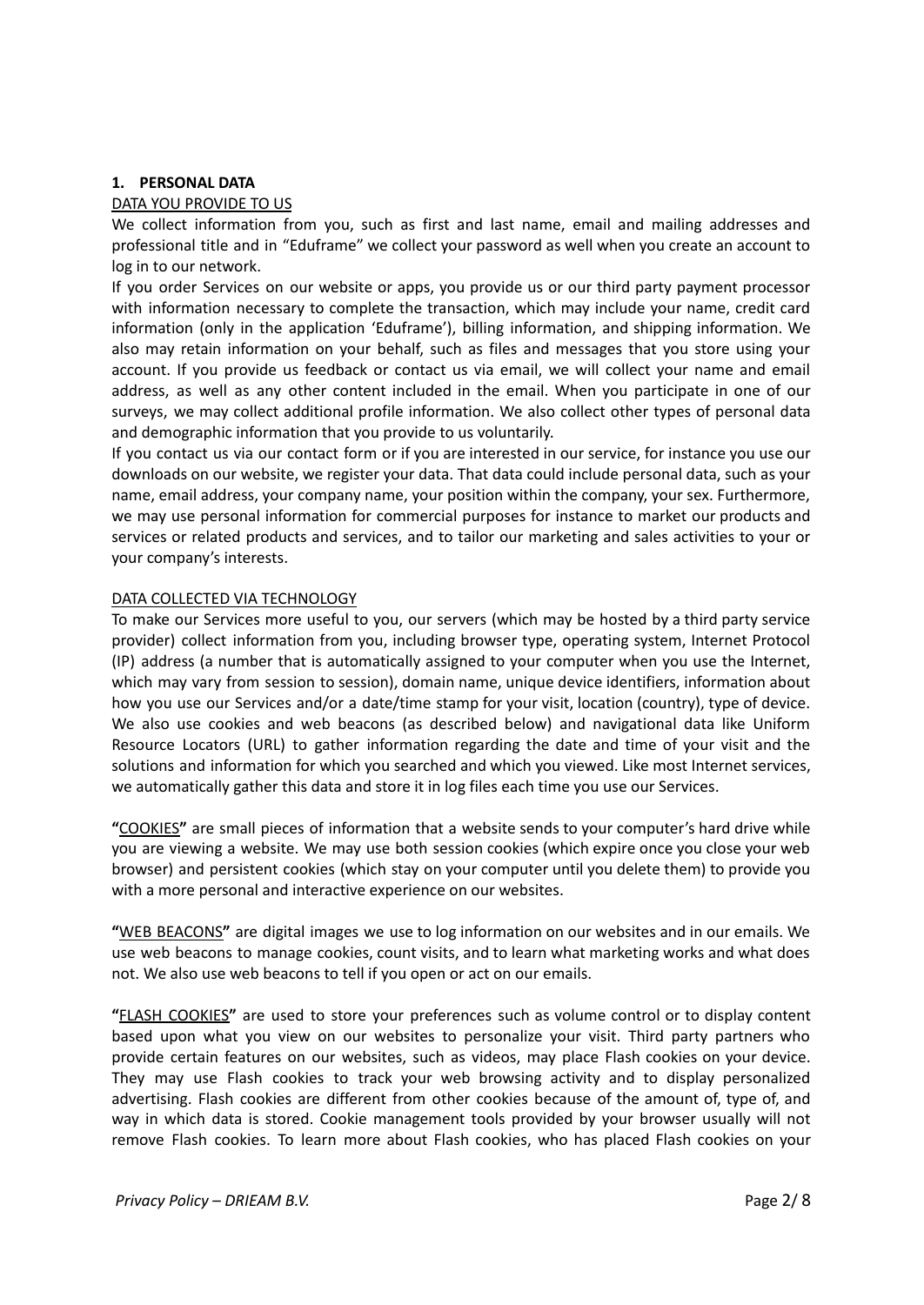device, and how to manage privacy and storage settings for Flash cookies click here: http://www.macromedia.com/support/documentation/en/flashplayer/help/settings\_manager.html# 117118. We do not control the privacy practices of the third parties who place, or track Flash cookies and this privacy policy does not cover their practices. You should visit the privacy policies of companies who place Flash cookies to understand their practices.

**"**ANALYTICS" use cookies, script tags and scripts to collect and store information such as how users interact with our apps, browser and site performance metrics, errors users encounter when using our apps, device identifiers, how often users visit the websites, what pages they visit, and what other sites they used prior to coming to the websites. We use the information we get from Google Analytics only to improve our websites, our apps, and our Services. Please see the following links for more information about Google Analytics: http://www.google.com/privacy\_ads.html, http://www.google.com/privacy.html, and http://www.google.com/analytics/tos.html. We do not tie the information gathered using third party analytics to your personal data.

While we and others give you the choices described in this privacy policy, there are many ways web browser signals and other similar mechanisms can indicate your choice to disable tracking, and we may not be aware of or honour every mechanism.

## BLOGS/FORUMS

Our Services may offer a publicly accessible blog and community forums. You should be aware that any information you provide in these areas may be read, collected, and used by others who access them. Anytime you post on our blog please be aware that you may be posting using a third party application and we have no access or control over this information. Our privacy policy does not cover the practices of these third parties. Your interaction with these third party applications is governed by the privacy policy of the company providing it.

## **TESTIMONIALS**

We display personal testimonials of satisfied customers on our websites in addition to other endorsements. With your consent we may post your testimonial along with your name. If you wish to update or delete your testimonial, you can contact us at [support@drieam.com.](mailto:support@drieam.com)

## <span id="page-2-0"></span>**2. SPECIAL AND/OR SENSITIVE PERSONAL DATA**

We do not intend to collect data of our website visitors who are younger than 16 years of age, unless the parents or guardian grants permission for this data collection. However, we cannot check whether a website visitor or application user is older than 16 years. For this reason, we encourage parents to be involved in the online activities of their children, in order to prevent the collection of data without parental consent. If you are convinced that we have collected personal data about a minor without this permission, please contact us using the contact details below. We will then make sure that this data will be deleted.

## <span id="page-2-1"></span>**3. COOKIE CHOICES**

In accepting this privacy policy, you consent to our placement and continued use of cookies on your device. To learn more about cookies, including how to delete cookies, please visit [http://www.allaboutcookies.org/.](http://www.allaboutcookies.org/)

● Most web browsers are set to accept cookies by default. If you prefer, you can typically remove and reject cookies from our site via your browser settings. If you remove or reject our cookies, it will affect how our Services work.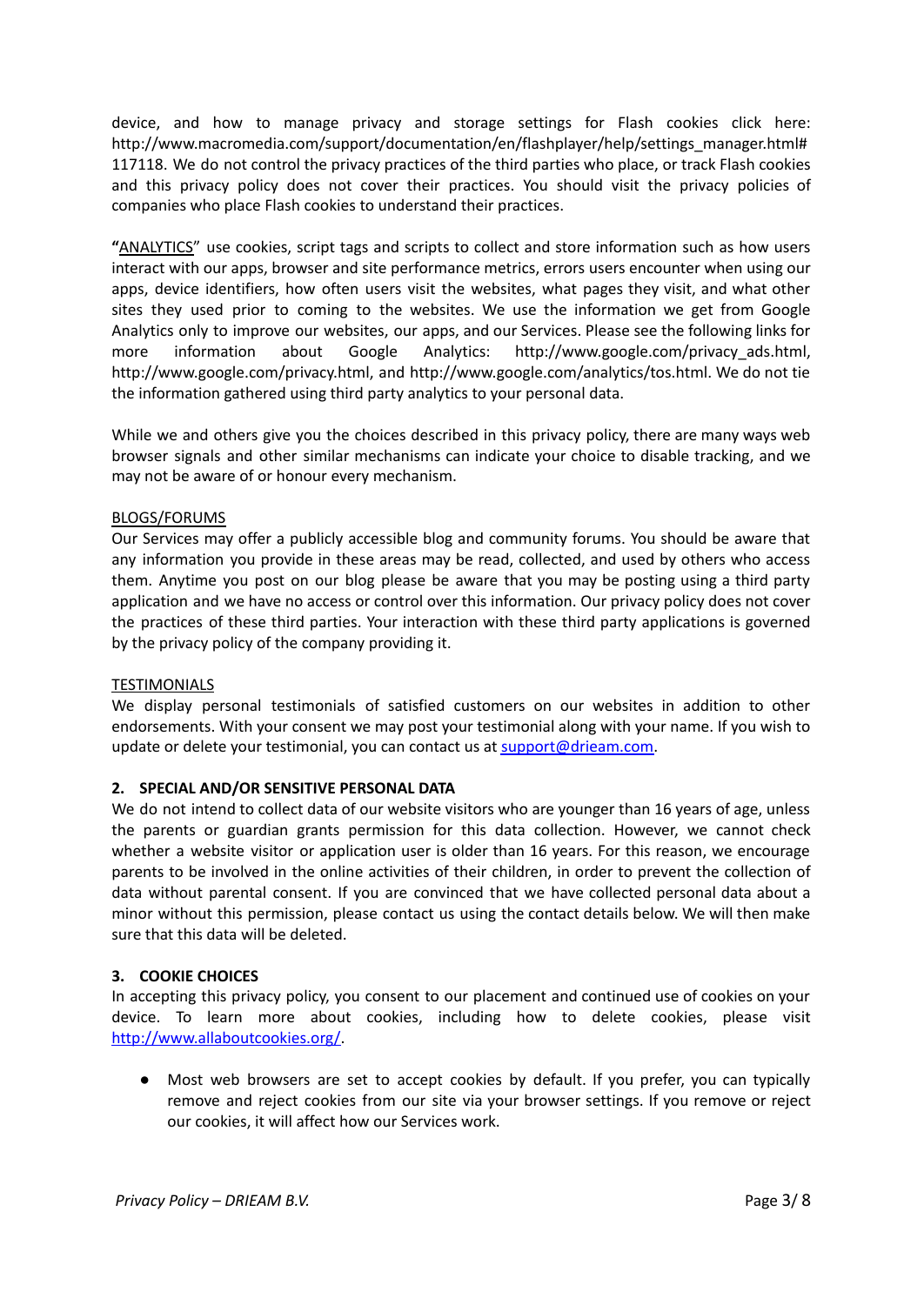- You may also render some web beacons unusable by rejecting their associated cookies. If you choose to decline cookies, certain features of the Services that placed the cookie may not function properly or at all as a result.
- If you do not wish us to track emails we send you, some email services allow you to adjust your display to turn off HTML or disable download of images which should effectively disable our email tracking, or you may unsubscribe from our marketing emails.
- You may opt out of tracking certain information collected by Google Analytics, one of our analytics providers as discussed above, on the websites by clicking [here.](https://tools.google.com/dlpage/gaoptout)

# <span id="page-3-0"></span>**4. MARKETING CHOICES**

By accepting this privacy policy when submitting your personal data, you consent to us contacting you with newsletter and promotions by email. When you receive newsletters or promotional communications from us, you may "opt-out" by following the unsubscribe instructions provided in emails you receive from us or by contacting us directly at the contact information below. You do not have to provide us with any personal data, however if you do not do so we may not be able to provide the Services to you.

# <span id="page-3-1"></span>**5. USE OF YOUR DATA**

The processing of your data must have a legal basis. In most cases, this will be the execution of an agreement, a legal obligation or our legitimate interests. To offer you the best possible service it is necessary to process your data. If there is a legitimate interest, we will check whether we believe that your interests do not outweigh ours.

Personal information you submit to us is used either to respond to requests that you make, or to aid us in serving you better. Drieam uses your personal data in the following ways: to create and maintain your account; to identify you as a user in our system; to notate and assign support tickets that you may initiate; to operate, maintain, and improve our Services; to personalise and improve your experience; to send you administrative e-mail; to respond to your comments or inquiries; to send you surveys, promotional communications about our products and services with your permission; to protect, investigate, and deter against fraudulent, unauthorised, or illegal activity; and to make telephone calls to you, from time to time, as a part of secondary fraud protection or to solicit your feedback with your permission.

We may use data which has been de-identified and aggregated for additional purposes.

## <span id="page-3-2"></span>**6. DATA RETENTION**

We will retain your personal data for the period necessary to fulfil the purposes outlined in this privacy policy and will not store this information for more than one (1) year after the data is no longer necessary for those purposes and as necessary to comply with our legal obligations, resolve disputes, and enforce our agreements.

## <span id="page-3-3"></span>**7. DISCLOSURE OF YOUR PERSONAL INFORMATION**

We will share your personal data with third parties only in the ways that are described as follows or with your express consent.

## THIRD PARTY SERVICE PROVIDERS

We may disclose your information to third parties if we determine that such disclosure is legally required or reasonably necessary for the execution of the agreement. Relevant examples of such disclosure include submitting your personal data to a third party that is responsible for executing an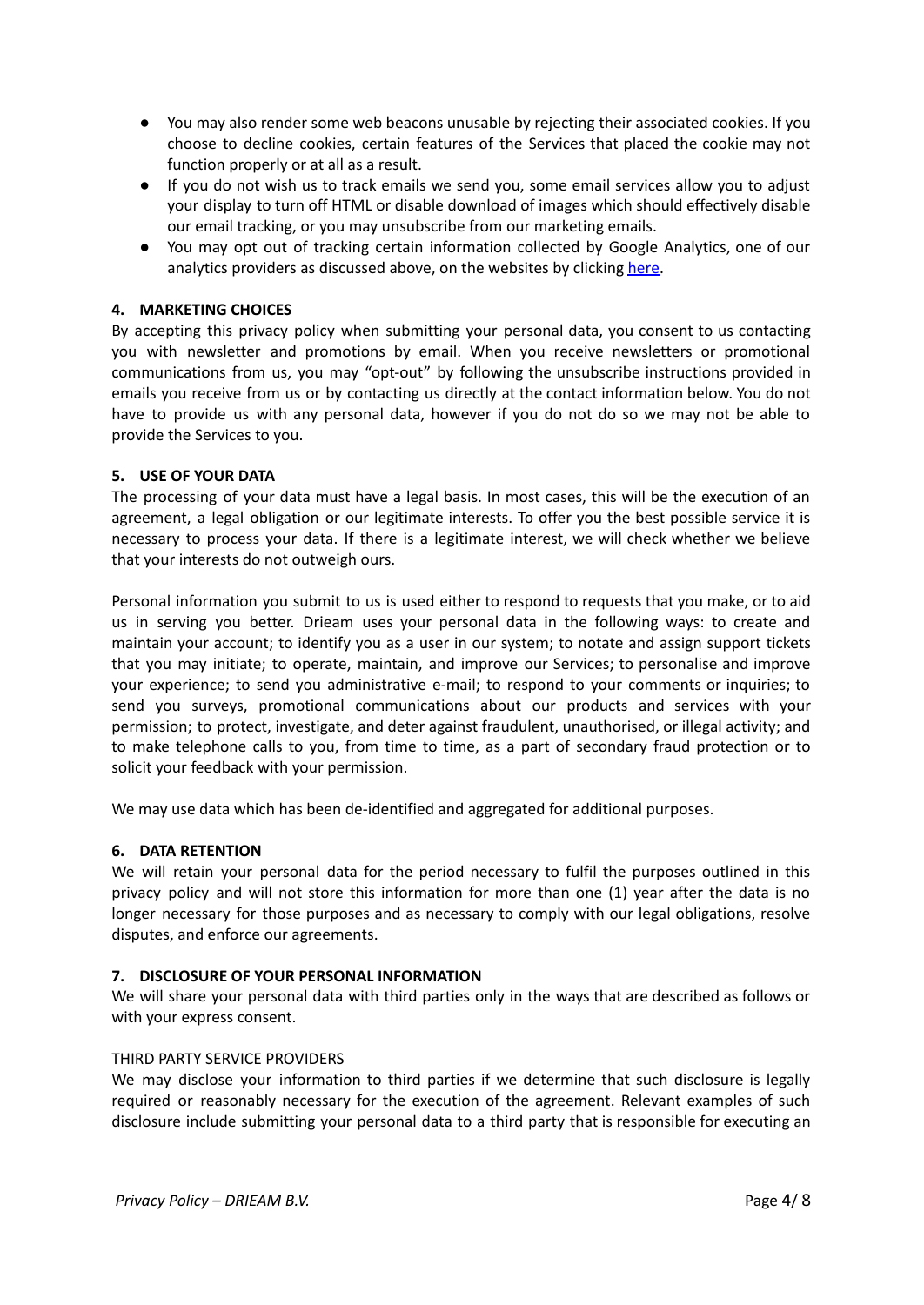agreement or using this data to accurately respond to questions or complaints. For example, we may share data with service providers who host our websites or provide email services on our behalf.

We keep data in Europe as far as possible and we have concluded a data processing agreement (DPA) with each of our partners. In addition, we only work with partners located in the European Union, or in the United States, provided they comply with the GDPR rules and regulations when processing our data.: This means that they meet security requirements that are considered adequate by the European Commission. You hereby authorise us to store personal data outside the European Economic Area.

An updated list of the partners which might have access to the processed/ collected data by Drieam you can find on our website: <https://drieam.com/security-and-privacy/>

### **HUBSPOT**

We use HubSpot. HubSpot is a platform, which makes it possible to combine marketing, sales and customer service. Therefore HubSpot receives information about you when you request a demo/free trial or download a whitepaper.

The purpose of the processing of personal data is client accounting and, in some cases, we might use personal data for direct marketing or commercial reasons.

The lawful basis of the processing can either be consent, performance of a contract or our legitimate interest, depending on how we use HubSpot. If we make use of the CRM function the processing is necessary for the performance of a contract. We need the CRM function of HubSpot to get in touch with you. The lawful basis of the marketing purpose is our legitimate interest. We believe the way HubSpot works is making a minimum impact on your privacy and you the possibility to opt-out. On the other hand, we do need HubSpot to generate new leads. In the case we did not use HubSpot, it would be very hard for us to find new clients. Even though we believe we have a legitimate interest in using the marketing function of HubSpot, in some cases we can ask for your consent.

For more information on how HubSpot deals with the privacy and security of your data, we refer you to their [privacy](https://legal.hubspot.com/privacy-policy) policy.

### EDUCATIONAL INSTITUTION OR OTHER COURSE PROVIDER

We will share your information with the educational institution or organisation which is linked to your use of the Services. This would apply if your educational institution uses our Services for their learning management platform and has given you access to the Services.

### OTHER DISCLOSURES

Drieam may disclose information about you if it believes such disclosure is necessary to (a) comply with laws or to respond to lawful requests and legal process; or (b) protect or defend the rights, safety, or property of Drieam, users of the Services, or any person including to enforce our agreements, policies, and terms of use, or (c) in an emergency to protect the personal safety of any person.

We may also share de-identified and aggregated data with others for their own uses.

## <span id="page-4-0"></span>**8. YOUR RIGHTS REGARDING YOUR PERSONAL INFORMATION**

We would like to inform you of your rights concerning the collection and use of your data. Under European law, individuals have the right to:

**• ACCESS THEIR PERSONAL DATA** 

Individuals have the right to access the personal data we collect and may obtain a copy of this data by contacting us.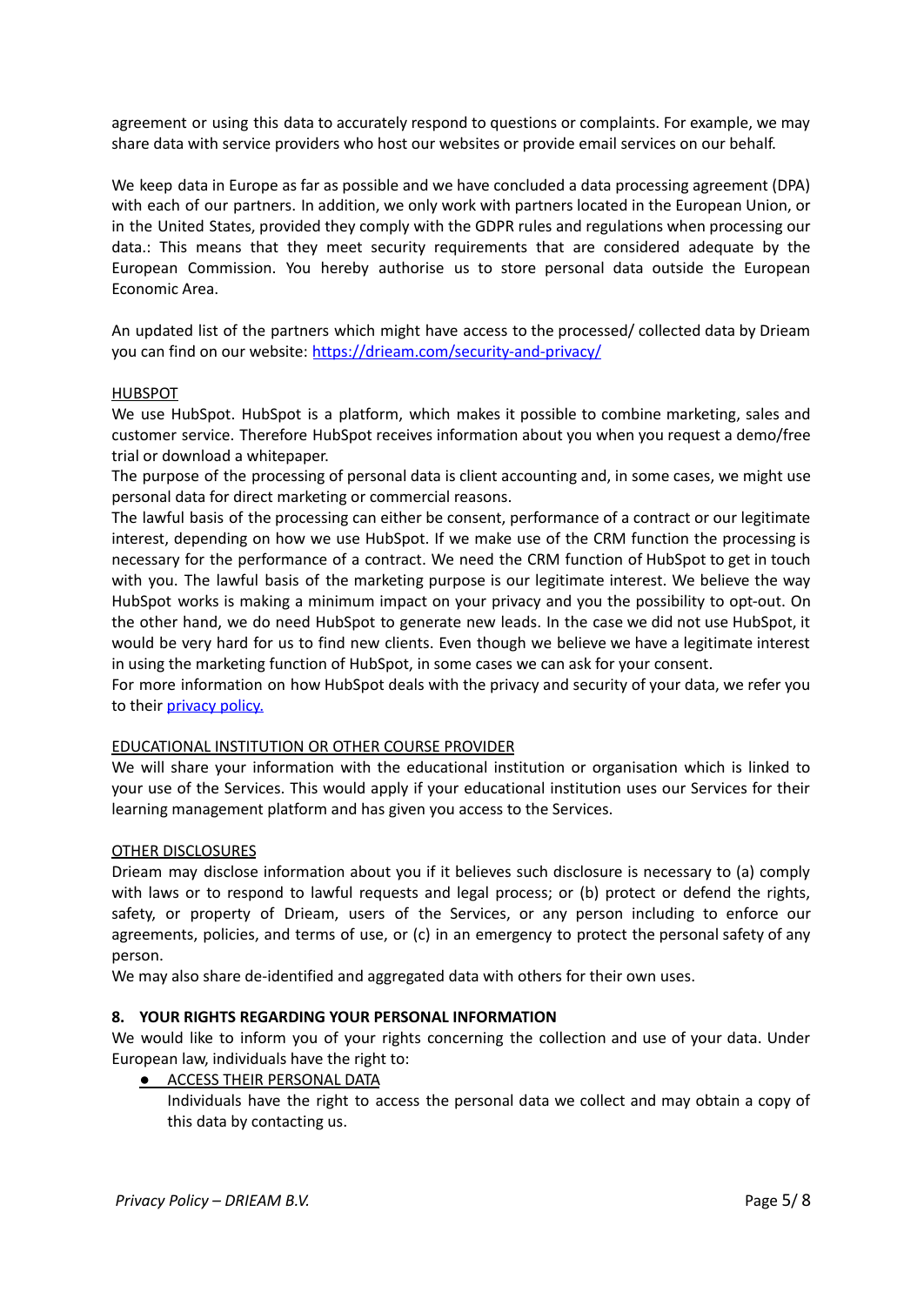# ● RECTIFICATION

Individuals have the right to have personal data rectified if it is incomplete and/or erroneous and can make a request for rectification. You can change (some of) your personal data in your account by editing your profile or by contacting us. We will respond to your request within 4 weeks as is permitted by law.

# ● ERASURE

In some circumstances, you have the "right to be forgotten". Those circumstances include:

- − The personal data are no longer necessary in relation to the purposes for which they were collected and/or processed;
- − You withdraw the (explicit) consent you previously provided to process the information, and there is no other legal ground for the processing;
- − You object to the processing of your personal data and have legitimate, compelling reasons which supersede our interests and reasons for processing your data;
- − You object to your personal data being processed for direct marketing purposes;
- − You are below the age of 16 and our website has collected your personal data;
- − We are obligated to delete your personal data after the time limits set by laws or other regulations;
- There are (no longer) any legal grounds for processing your data.

You can choose to delete your account (and so cancel the Service) through the Services. You may also request changes (to see, to correct, to update) or deletions by emailing us.

● RESTRICTION OF PROCESSING

Individuals reserve the right to minimise the processing of your personal data. If we are informed that we are using incorrect personal data, we will not use this data until it has been rectified. We will furthermore restrict processing data if the processing is either unlawful or no longer necessary, or you oppose the erasure of your personal data and instead request the restriction of their use.

● DATA PORTABILITY

You reserve the right to data portability, i.e. to receive the personal data concerning you that you have provided to us.

● OBJECT

You have the right to object to direct marketing. You also have the right to object to the processing of your personal data, if your personal data is used for purposes other than necessary for the execution of an agreement or necessary for compliance with a legal obligation. If you object to the processing of your personal data that is necessary for the performance of our work, we consider it important to state that it is not possible to offer our services to you without your personal data.

If you would like to exercise any of these rights, please get in touch with us via [securityofficer@drieam.com](mailto:securityofficer@drieam.com).

## <span id="page-5-0"></span>**9. SECURITY OF YOUR PERSONAL INFORMATION**

Drieam takes reasonable steps to help protect your personal data in an effort to prevent unauthorised access, use, or disclosure. When processing your personal data, at Drieam we comply with the principles of GDPR. The six overall guiding principles are:

- Lawfulness, transparency and fairness
- Purpose Limitation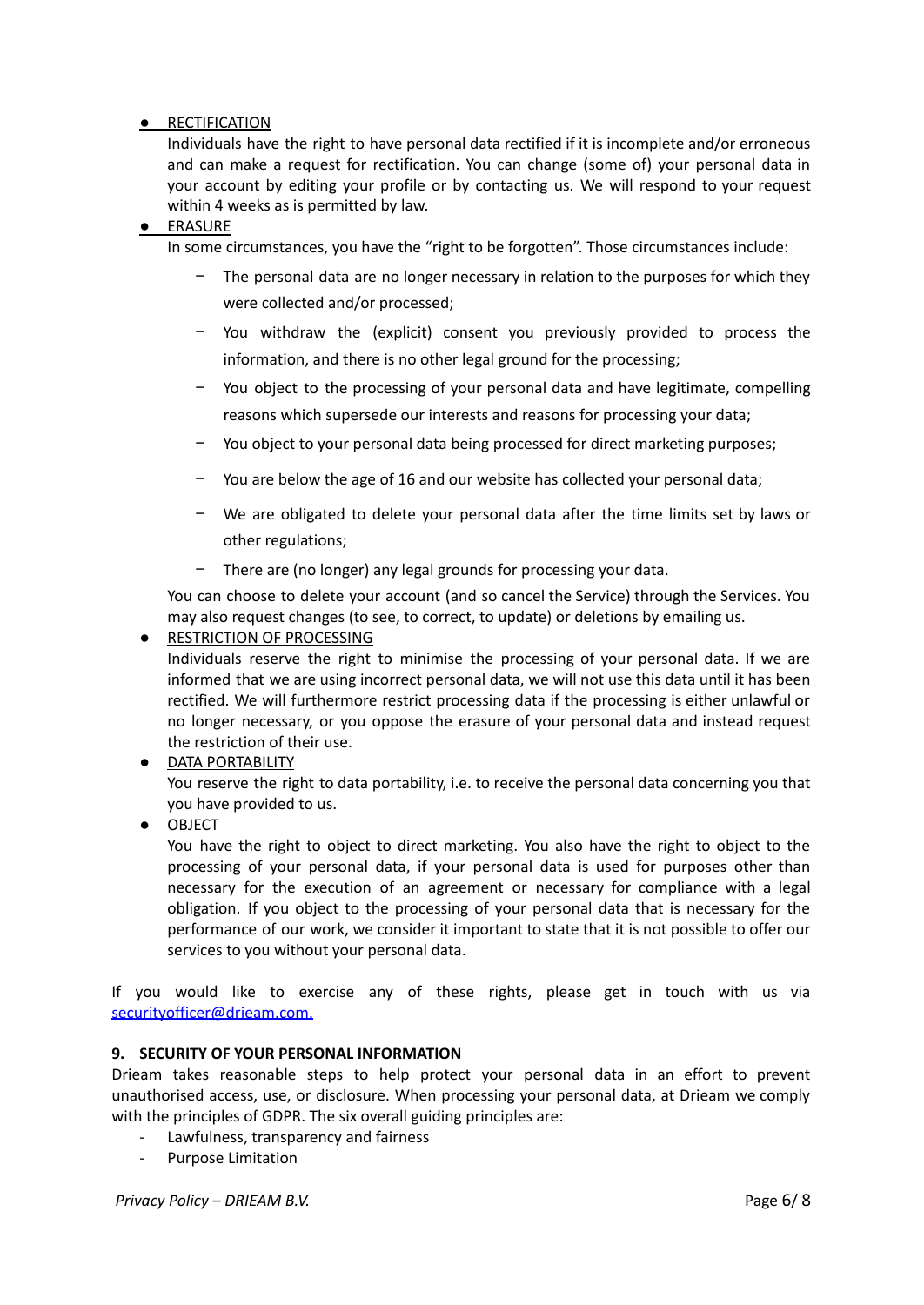- Data Minimisation
- Accuracy
- Storage limitation
- Confidentiality and integrity

Your privacy and security are of the utmost importance to us. We will always follow these principles and ask you how you would like us (or our partners) to communicate with you. Moreover, we periodically carry out internal audits in line with the IT security guidelines for web applications, defined by the Dutch National Cyber Security Centrum (NCSC).

Despite these measures, you should know that Drieam cannot fully eliminate security risks associated with personal data. No method of transmission over the Internet, or method of electronic storage, is 100% secure. Therefore, we cannot guarantee its absolute security. Any content you post while using the Services is at your own risk. If you have any questions about security on our websites or apps, you can contact us at the contact information set forth below.

## <span id="page-6-0"></span>**10. CONTROLLER**

"Drieam B.V." is the data controller in relation to processing of your data pursuant to this policy. References to 'Drieam' in this policy are to Drieam B.V. Drieam welcomes your comments or questions regarding this privacy policy. Please email us at [securityofficer@drieam.com](mailto:securityofficer@drieam.com) or contact us at the following address or phone number:

Drieam B.V. Don Boscostraat 4 5611KW Eindhoven the Netherlands +31 40 30 46 346

## <span id="page-6-1"></span>**11. DATA PROTECTION OFFICER (DPO)**

Drieam has appointed Aukje Looijmans (legal counsellor at Looijmans Juristen) as our DPO. As independent external supervisor and advisor she is charged with the supervision of Drieam's security compliance with the applicable legislation (including the GDPR) in the area of personal data. Drieam's DPO contact details:

Looijmans Juristen Aukje Looijmans [aukje@looijmansjuristen.nl](mailto:aukje@looijmansjuristen.nl) +31 614445909

## <span id="page-6-2"></span>**12. COMPLAINTS**

If you are unhappy with the way we collect, store, or process your personal data, please contact us via [securityofficer@drieam.com](mailto:securityofficer@drieam.com). Our Information Security Officer and Management, who are counselled by an external Data Protection Officer, manage this mailbox jointly. A register of questions and complaints will be kept.

If the situation is not resolved to your satisfaction by contacting the above-mentioned entities, you may file a complaint with the Dutch Data Protection Authority (DPA).

## <span id="page-6-3"></span>**13. CHANGES TO THIS PRIVACY POLICY.**

Drieam may change this privacy policy, if any change is made, we will change the "last updated" date at the beginning of the document. If such changes are material, a notice of the changes will be